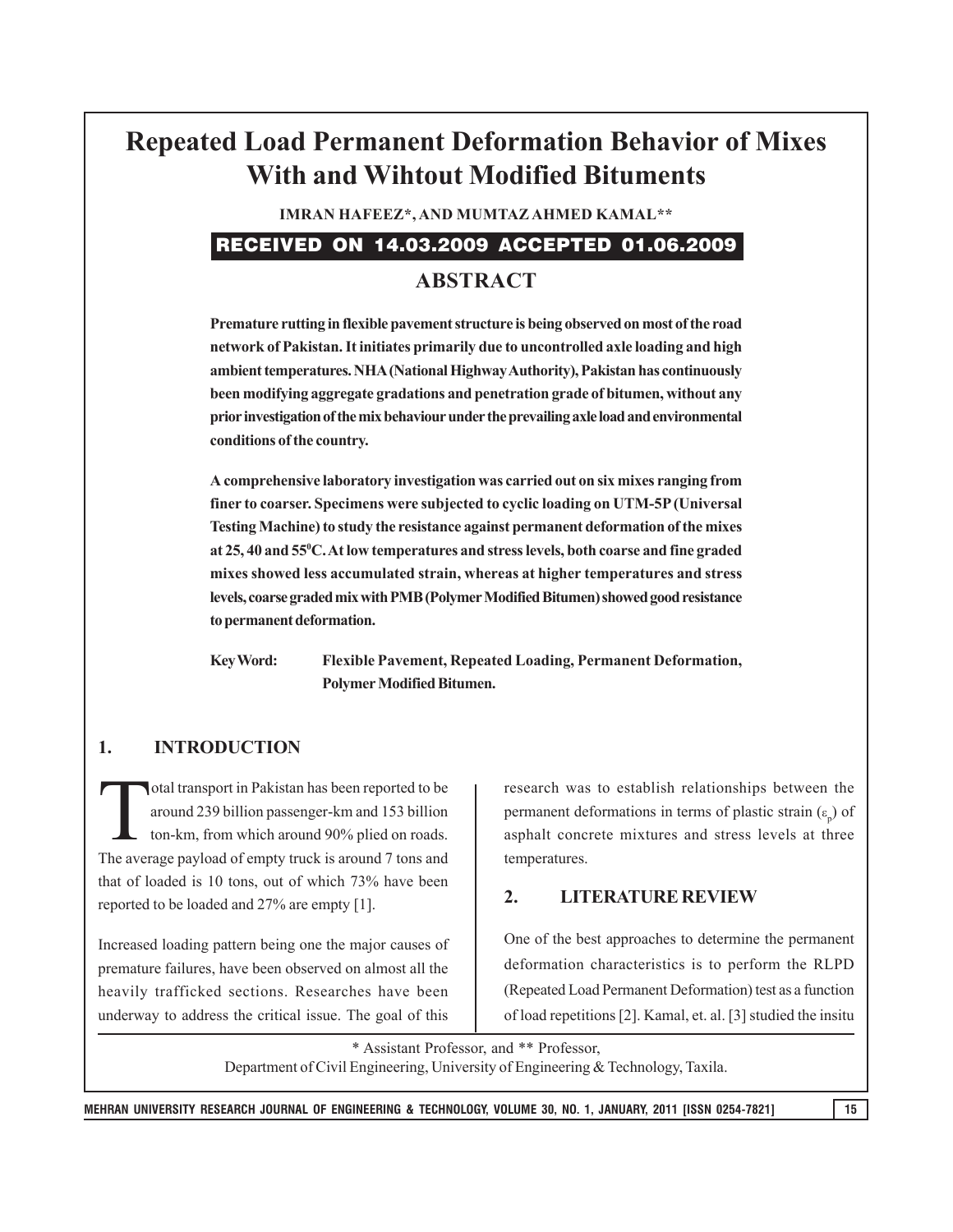behavior of bituminous mixes at RLPD with and without PMB under the same temperature and concluded that a drastic reduction of about 85% in resilient modulus was observed for an increase in temperature from 25-40°C.

Kamal and Niazi [4] evaluated the effect of different stress levels and temperature on two aggregate gradations (coarse and fine) of asphaltic base course using PMB and reported that at low temperature  $(25^{\circ}C)$  and stress level (100 kpa), the coarser mix were less susceptibility to permanent deformation as compared to finer mix. At high temperature and stress level, shift in behavior of both the mixes was observed.

Fujie, et. al. [5] studied the relationship between the number of load repetitions and permanent deformation and found to include three distinct stages, namely the primary, secondary and tertiary stages.

Primary stage has high initial level of rutting, with a decreasing rate of plastic deformations, predominantly associated with volumetric change. Secondary stage has small rate of rutting exhibiting a constant rate of change of rutting that is also associated with volumetric changes; however, shear deformations increase at increasing rate. While the tertiary stage has a high level of rutting predominantly associated with plastic (shear) deformations under no volume change conditions [6].

According to Mwangi [7], the stiffness and resistance to permanent deformation of asphalt mixtures strongly depends on the mixture composition, degree of compaction, rate of loading and temperature.

Ziari and Mahid [8] studied the effects of temperature and different percentage of bitumen on the resistance to permanent deformation of HMA mixture and concluded that significant degree of confidence that the mix will not fail on the roadway due to permanent deformation can be achieved by simulating the laboratory test findings with field performance of mixes.

Tigdemir, M. [9] concluded that repeated loading axial permanent deformation test can satisfactorily be used in evaluating asphalt concrete mixtures permanent deformation and fatigue characteristics and both can be compared.

There is a critical need to develop such techniques, which can truly predict permanent deformation of asphalt concrete, being a material characterization problem. The scope of current study was therefore, limited to permanent deformation characteristics (permanent strain) of bituminous mixes. Uni-axial load strain or RLPD tests were performed on six mixes. Pulse counts, width and pulse period was kept constant during the test and percentage accumulative strain ' $\varepsilon_{p}$ ' was measured under each specified condition.

#### **3. OBJECTIVE**

Following were the objectives of this study:

- $\Box$  To determine the effect of bitumen penetration grade on HMA (Hot Mix Asphalt) properties.
- $\Box$  To evaluate the performance of coarser gradation "01" and finer gradation "02" using three bitumen types.
- $\Box$  To compare the permanent deformation behavior (percentage of accumulated strain) of PMB with its base bitumen penetration grade '60/70' and "40/50" by varying temperature and stress levels.

#### **4. TEST MATERIALS**

#### **4.1 Aggregates**

Coarse and fine aggregates used for bituminous mixtures were obtained from a local lime stone quarry (Margalla). Mechanical and Physical properties of aggregates were determined as per AASHTO, BS and ASTM .

NHA in its general specifications [10] has specified two aggregate gradations, namely class "A" and "B", the coarser and finer respectively. Two gradations "01" and "02", within the envelope of class "A" being a commonly used gradation in the field were chosen for this study as reported in Table 1 and graphically plotted in Fig. 1.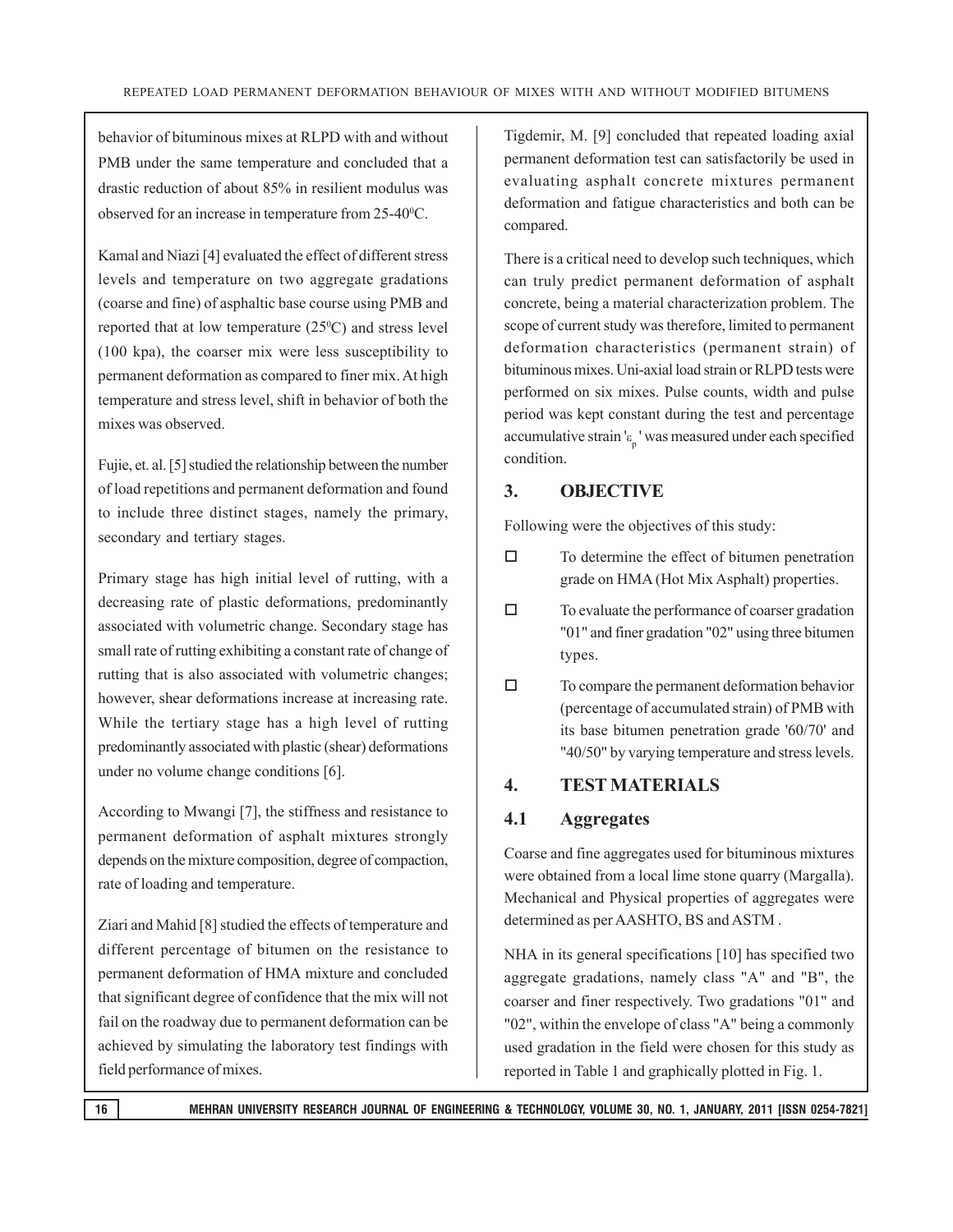Aggregate gradation "01" has relatively more percentage material retained on sieve number 19, 9.5 and 4.75mm, while gradation "02" has relatively more percentage material retained on sieve number 2.36, 0.30 and 0.075mm.

#### **4.2 Bitumen**

Two neat bitumen with penetration grade "60/70", "40/50" and one modified binder (PMB) were used. The base bitumen of PMB was penetration grade "60/70" modified with 1.6% Elvaloy® 4170 and 0.7% superphsophoric acid in Attock Laboratory, Pakistan. PG grading of PMB was developed using Attock Refinery penetration grade "60/ 70" bitumen and Elvaloy at Mathy Technology and Engineering Services [11] where in different trials were made to prepare a final blend that would be more suitable. Results of consistency tests on PMB matched with the penetration grade "40/50". Hence, it is designated as similar bitumen. Properties of all the three types of bitumen (two neat and one modified) have reported in Table 2.

#### **5. EXPERIMENTAL DESIGN**

#### **5.1 Bituminous Mixtures Design**

An Asphalt Institute [12] Marshall Method of Mix Design was adopted for the preparation of all the six mixtures and for the preparation of 10.2x6.3cm test specimens.



**TABLE 1. ADOPTED GRADATIONS AND SPECIFICATIONS**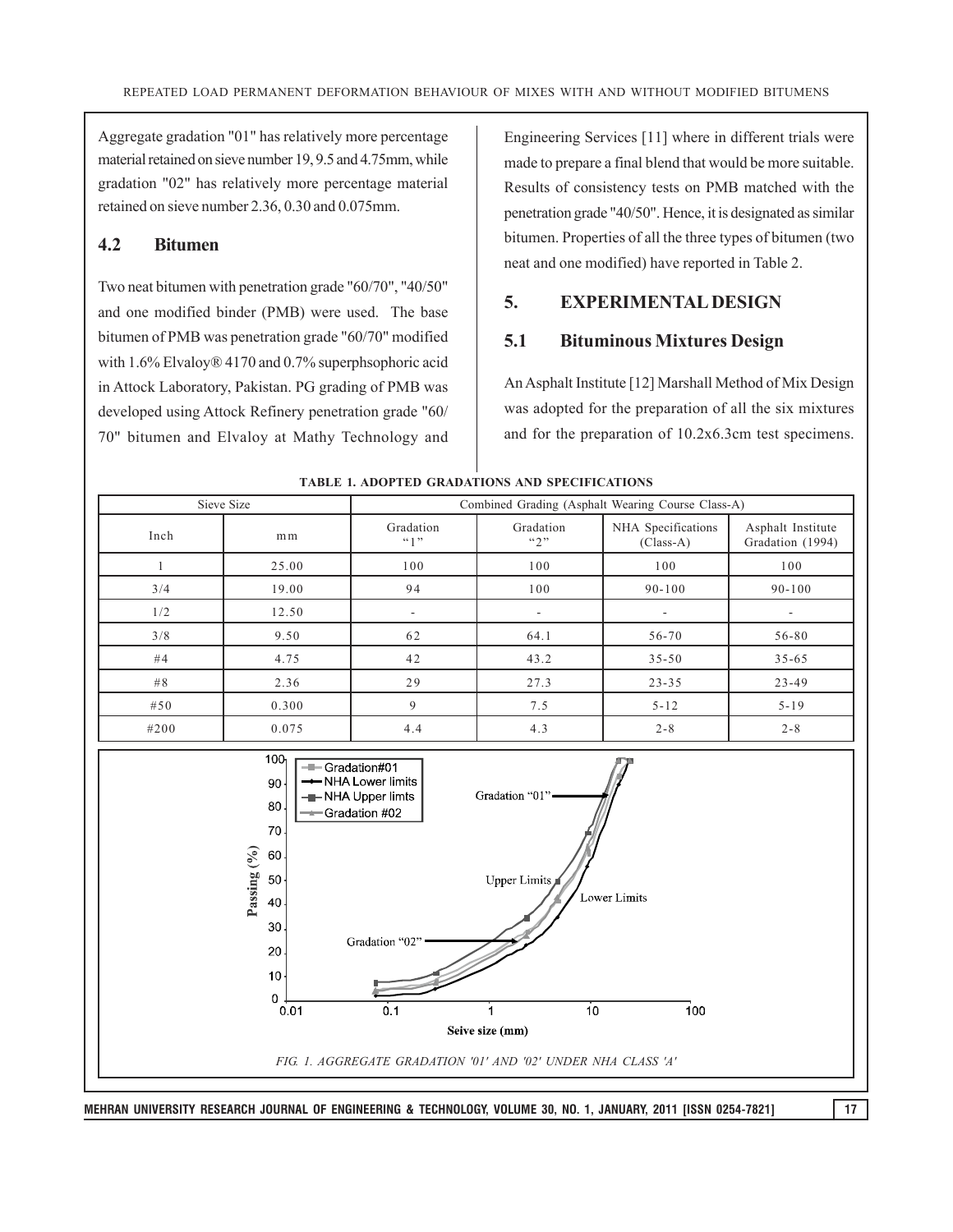Mixtures designations have been reported in Table 3. Optimum bitumen content, specific gravities, volumetric analysis, stability, flow, loss of stability and stiffness index, determined from each mix type have been reported in Tables 4-5.

#### **5.2 Universal Testing Machine (UTM-5P)**

UTM as shown in Fig. 2 is a series of closed loop servo control material testing machine designed to transmit energy to the HMA specimens using high pressure air acting on double sided piston (actuator). The actuator is

| No. | Description                       | <b>PMB</b><br>$(1.6\%$ Elvaloy 4170) | Bitumen Penetration<br>Grade "60/70" | Bitumen Penetration<br>Grade "40/50" |  |
|-----|-----------------------------------|--------------------------------------|--------------------------------------|--------------------------------------|--|
| 1.  | Type                              | Modified                             | Neat                                 | Neat                                 |  |
|     | Ring & Ball Softening Point       | 58                                   | 49                                   | 56                                   |  |
|     | Penetration                       | 46                                   | 65                                   | 44                                   |  |
|     | Ductility $(a)$ 25 <sup>o</sup> C | 45                                   | 100                                  |                                      |  |
|     | Specific Gravity                  | 1.023                                | 1.03                                 | 1.032                                |  |

**TABLE 3. MIX TYPES**

#### **TABLE 2. PROPERTIES OF DIFFERENT TYPES OF BITUMEN**

| Mix Description | Gradation Type | Binder                  |  |  |  |
|-----------------|----------------|-------------------------|--|--|--|
| l a             |                | <b>PMA</b>              |  |  |  |
| 1b              |                | 60/70 Penetration Grade |  |  |  |
| 1 c             |                | 40/50 Penetration Grade |  |  |  |
| 2a              |                | <b>PMA</b>              |  |  |  |
| 2 <sub>b</sub>  |                | 60/70 Penetration Grade |  |  |  |
| 2c              |                | 40/50 Penetration Grade |  |  |  |

#### **TABLE 4. HOT MIX ASPHALT DESIGN PROPERTIES**

| Mix Types    | Optimum AC Contents<br>$(\%)$ | Stability<br>(Kg) | Loss of Stability<br>$(\%)$ | Flow<br>(0.25mm) | Stiffness Index<br>(Stability/Flow) |
|--------------|-------------------------------|-------------------|-----------------------------|------------------|-------------------------------------|
| $1a$ (PMA)   | 3.83                          | 1378              | 11.00                       | 10.80            | 128                                 |
| 1b $(60/70)$ | 3.87                          | 1305              | 14.30                       | 11.00            | 119                                 |
| 1c $(40/50)$ | 3.95                          | 1356              | 12.70                       | 10.50            | 129                                 |
| $2a$ (PMA)   | 4.29                          | 1335              | 08.90                       | 09.80            | 136                                 |
| 2b(60/70)    | 4.31                          | 1298              | 11.00                       | 11.30            | 115                                 |
| 2c(40/50)    | 4.33                          | 1314              | 10.50                       | 10.50            | 125                                 |

#### **TABLE 5. HOT MIX ASPHALT DESIGN VOLUMETRIC PROPERTIES**

| Mix<br>Types | Optimum AC<br>Contents $(\% )$ | Gsb   | Gmm   | Gmb   | VA<br>$(\%)$ | <b>VMA</b><br>$(\%)$ | <b>VFA</b><br>$(\%)$ |
|--------------|--------------------------------|-------|-------|-------|--------------|----------------------|----------------------|
| la $(PMA)$   | 3.83                           | 2.650 | 2.522 | 2.373 | 5.90         | 13.90                | 58.00                |
| 1b $(60/70)$ | 3.87                           | 2.650 | 2.515 | 2.371 | 5.70         | 13.99                | 59.00                |
| 1c $(40/50)$ | 3.95                           | 2.650 | 2.514 | 2.370 | 5.70         | 14.10                | 60.00                |
| $2a$ (PMA)   | 4.29                           | 2.662 | 2.520 | 2.395 | 4.96         | 13.90                | 64.00                |
| 2b(60/70)    | 4.31                           | 2.662 | 2.516 | 2.386 | 5.17         | 14.23                | 63.70                |
| 2c(40/50)    | 4.33                           | 2.662 | 2.515 | 2.384 | 5.20         | 14.32                | 63.70                |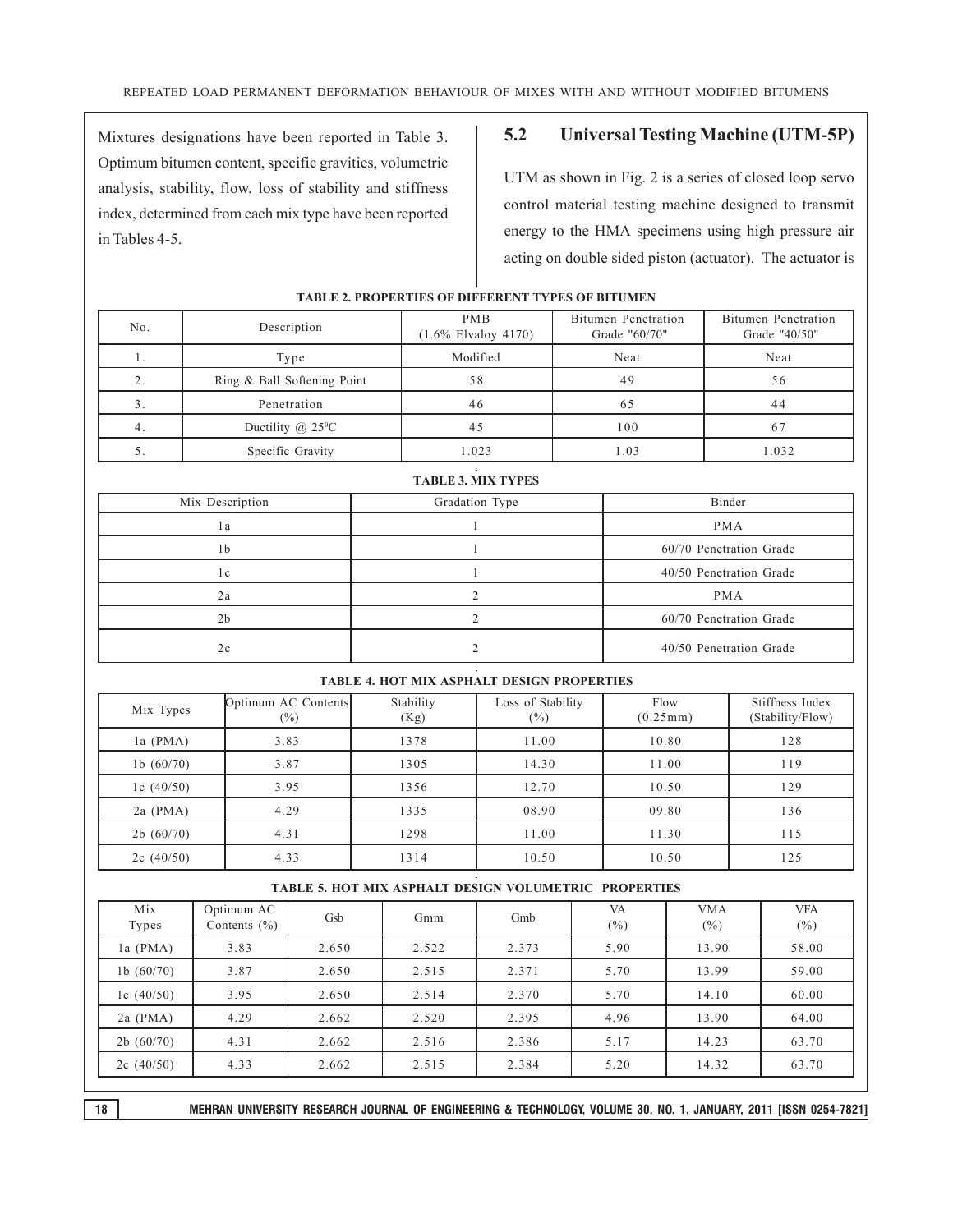mechanically coupled to the specimen through a reaction loading frame. The Flow of air pressure is controlled by a servo valve where in small electric currents are used to open and close the control spool of the valve. These transducers convert mechanical movement into standard electronic signals and via CDAS (Control and Data Acquisition System) displays output on the personal computer. The transducers signals are also used to control the system [13].

### **5.3 Repeated Load Permanent Deformation Test**

In UTM-5P, strain test applies a repeated load of defined magnitude and cyclic duration to specimens, where in  $\binom{1}{p}$ correlates mix permanent deformation behavior with rutting potential in the field. For the current study, a static conditioning stress and conditioning time was applied prior to commencement of actual test. Conditioning time and conditioning stress were kept 100 sec and 10 kpa respectively. Following the conditioning period and stress, a fixed twenty seconds time of delay was programmed (by default), where the applied stress was set to zero.



Consequently, the specimens were subjected to repeated pulse loading of 1800 cycles at 100, 300 and 500 kpa, which closely simulate with the field loading conditions in Pakistan. The applied load varies in short pulse followed by a rest period. Pulse width and pulse period were kept 500 milli-seconds and 2000 milli-seconds respectively, according to the reference standard [13]. The magnitude of the loading stress and the timing width of the pulse applied to the specimen during a test were directly controlled by the "test loading stress" and "pulse width" parameters in the test set up and control edit screen. The minimum standard force (20N) and set by default ensured that the loading actuator would not be lifted off the specimen between pulse applications [13]. As pulse loading continued, the permanent deformation in terms of accumulated strain was measured using two LVDTs (Linear Variable Displacement Transformers).

#### **5.4 Testing Methodology**

For each stress level, three specimens were tested at 25, 40 and 550 C, which cover typical summer temperature range in Pakistan. Samples were evaluated for 54 test conditions (27 for each type of gradation) and total 162 specimens were prepared.

#### **6. RESULTS AND DISCUSSION**

The results of  $k_p$ ' have been tabulated in Table 6 and graphically plotted in Fig. 3 to make a comparison among gradations, bitumen types, temperatures and stress levels. Results of permanent strain have shown correlations among all the four variables used in this experimental study i.e. aggregate gradation, bitumen types, temperatures, stress levels. It was also observed that bitumen type has relatively miner effects on the ' $\epsilon$ <sub>p</sub>' of coarser and finer mixes at low temperature  $(25^{\circ}C)$ . At high stress (500 kpa) and temperature 550 C, permanent strain of course graded mixtures showed better results. On the other mixtures with modified bitumen showed better results. Among all the variables, temperature was observed to be the most sensitive parameter of permanent deformation.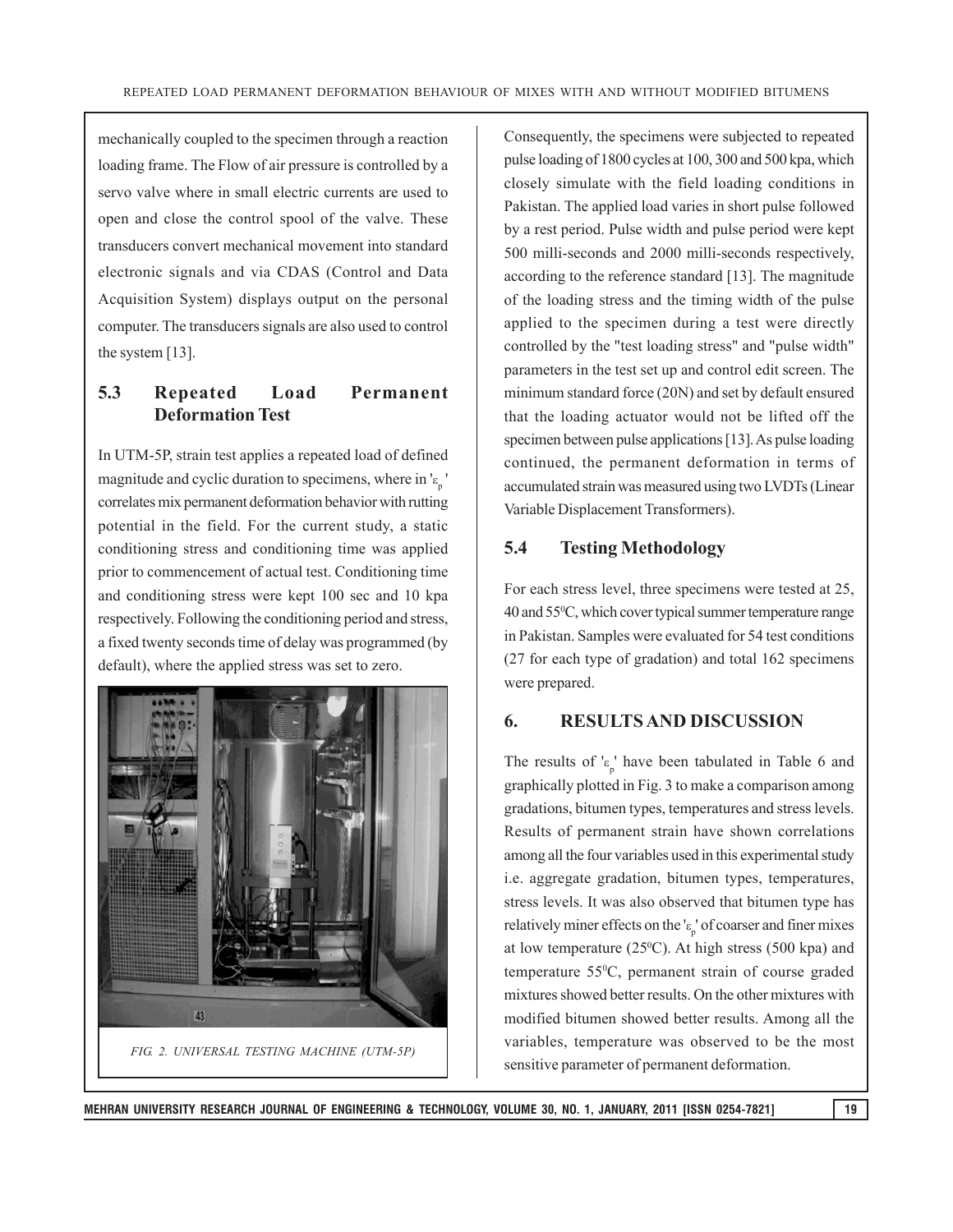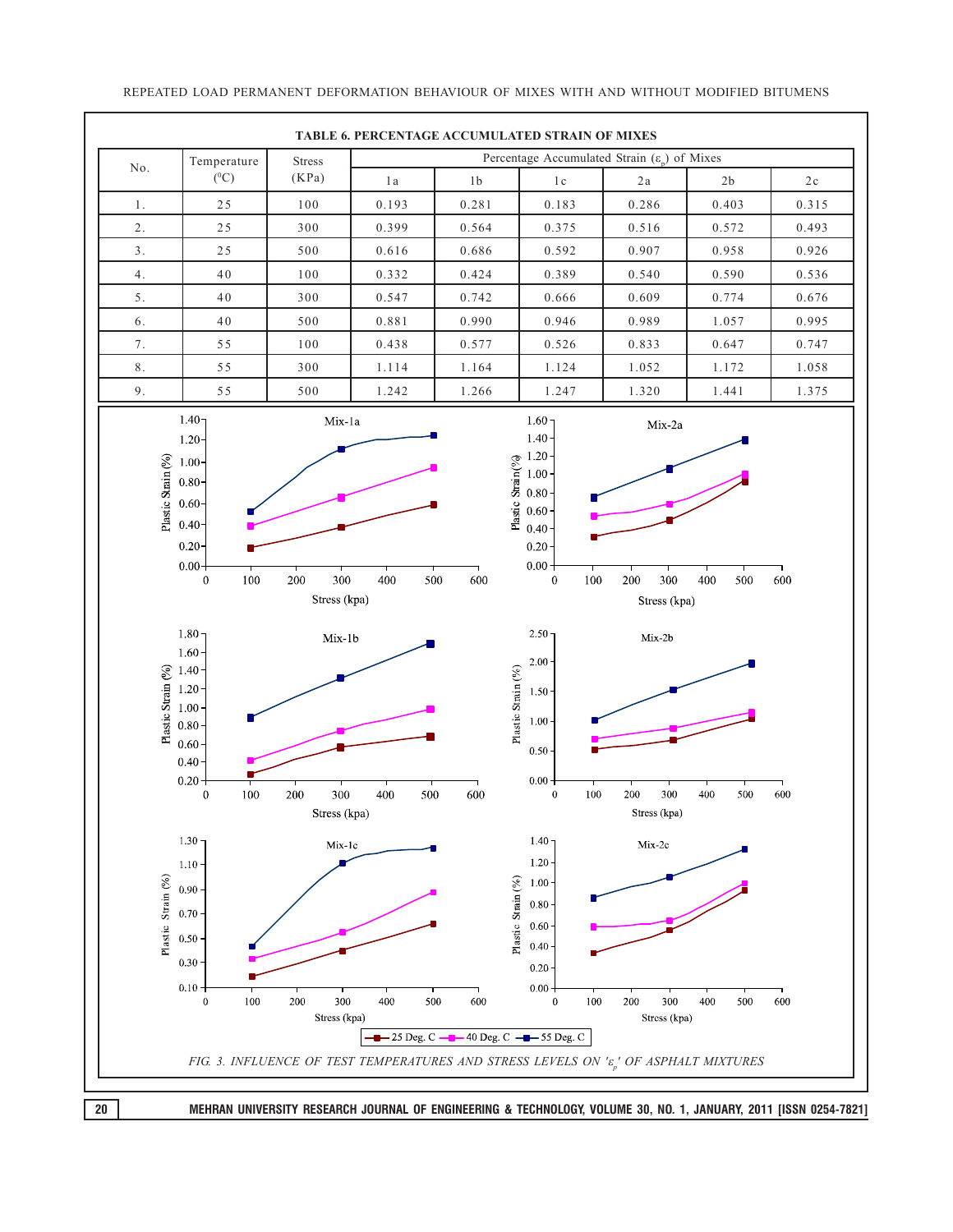#### **7. CONCLUSIONS**

Analysis of test data files revealed that RLPD is an important test to predict mixtures probable rut potential in the laboratory. However, based on this research study following conclusion can be drawn.

- (i) Optimum bitumen content of mixes with "PMB" was comparatively less than the other type's of mixes.
- (ii) Coarse graded mixes performed better at lower bitumen content as compared to fine graded mixes.
- (iii) It was observed that at low temperature and stress level, ' $\epsilon_p$ ' was same for both gradation with "PMB" and "40/50", but at higher temperature and stress level, "PMB" showed less percentage of accumulated strain.
- (iv) Overall performance of mix with penetration grade "60/70" bitumen was lower as compared to penetration grade "40/50" and PMB.
- (v) Percentage accumulated strain at 250 C increased linearly in coarse graded mixes and curve-linear (concave upward) in fine graded mixes.
- (vi) Increase in ' $\epsilon_p$ ' at 40°C showed almost identical trends in both types of mixes.
- (vii) Fine graded mixtures showed more ' $\epsilon_p$ ' at 55<sup>o</sup>C than coarser one.
- (viii) Fine and course graded mixtures have similar trend of ' $\epsilon_{\rm p}$ ' at stress level 300 kpa.

#### **ACKNOWLEDGEMENTS**

The authors wish to express their sincere thanks to Higher Education Commission, Islamabad, Pakistan and thankful to the University of Engineering and Technology, Taxila, Pakistan, for their financial support. The Authors extend their gratitude to the anonymous Referees/Expert for their valuable suggestions.

#### **REFERENCES**

- [1] JICA (Japan International Cooperation Agency), "A Fact Book on Pakistan Transport", NHA-NTRC Economic Survey 2330/04 PTPS, pp. 03-05, 2006.
- [2] Krishna, P.B., Kamil, E.K., Michael, S.M., and Witczk, M.W., "Rational Modeling of Tertiary Flow for Asphalt Mixtures", Transportation Research Record, Jouranl of the Transportation Research Board, pp. 63-72, Washington DC, USA, 2007.
- [3] Kamal, M.A., Shazeb, F., and Baber, Y., "Resilient Behavior of Asphalt Concrete Under Repeated Loading and Effects of Temperature", Journal of the Eastern Asia Society for Transportation Studies, Volume 6, pp. 1329-1343, 2007.
- [4] Kamal, M. A., and Niazi, M.J.M., "Effects on Rutting and Stiffness by Varying Coarse and Fine Aggregate", Proceedings of the International Conference on Advance Characterization of Pavement and Soil Engineering Materials, pp. 1285-96, Athens, Greece, 2007.
- [5] Fujie, Z., Scullion, T., and Lijun S., "Verification and Modeling of Three-Stage Permanent Deformation Behavior of Asphalt Mixes", Journal of Transportation Engineering, Volume 130, No. 4, pp. 486-494, July August, 2004.
- [6] AASHTO (American Association of State Highway and Transportation Officials), "Design of New and Reconstructed Flexible Pavements", Chapter 3, Design Guide, USA, 2002.
- [7] Mwangi, M.P., "Permanent Deformation of Asphalt Mixtures", Ph.D. Thesis, Section of Road and Railway Engineering, Faculty of Civil Engineering and Geosciences, Delft University of Technology, pp. 5, Netherlands, 2007.